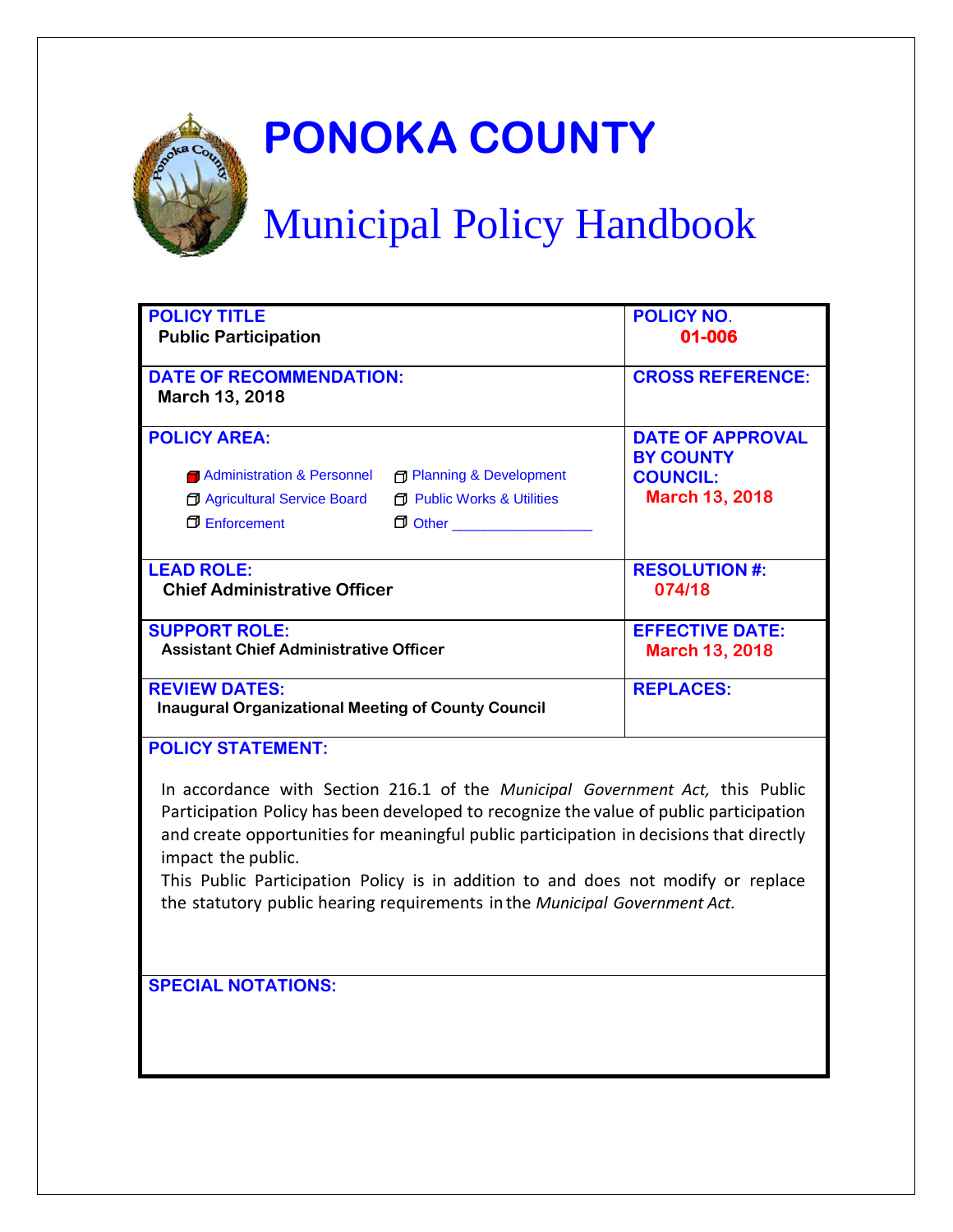# *Public Participation 01-006*

# **PROCEDURES:**

Council recognizes that good governance includes engaging Municipal Stakeholders in Public Participation by:

- Creating opportunities for Municipal Stakeholders who are affected by a decision to influencethedecision;
- Promoting sustainable decisions by recognizing various Municipal Stakeholder interests;
- Providing Municipal Stakeholders with the appropriate information and tools to engage inmeaningful participation; and
- Recognizing that although Councillors are elected to consider and promote the welfare and interest of the Municipality as a whole and are generally required to vote on matters brought before Council, facilitating Public Participation for matters beyond those where public input is statutorily required can enrich the decision making process.

### 1. **DEFINITIONS**

- 1.1 **"C.A.O."** means the chief administrative officer of the Municipality or their delegate.
- 1.2 **"Municipal Stakeholders"** means the residents of the Municipality, as well as other individuals, organizations or persons that may have an interest in, or are affected by, a decision made by the Municipality.
- 1.3 **"Municipality"** means the [insert municipality name].
- 1.4 **"Public Participation"** includes a variety of non-statutory opportunities where Municipal Stakeholders receive information and/or provide input to the Municipality.
- 1.5 **"Public Participation Plan"** means a plan which identifies which Public Participation Tools to be used to obtain public input in a particular circumstance.
- 1.6 **"Public Participation Tools"** means the tools that may be used, alone or in combination, to create Public Participation opportunities including, but not limited to:
	- a) in-person participation which may include at-the-counter interactions, door- knocking, interviews, meetings, round-tables, town halls, open houses and workshops;
	- b) digital participation which may include online workbooks, chat groups, webinars, message boards/discussion forums, and online polls or surveys;
	- c) written participation which may include written submissions, email, and mail-in surveys, polls and workbooks; and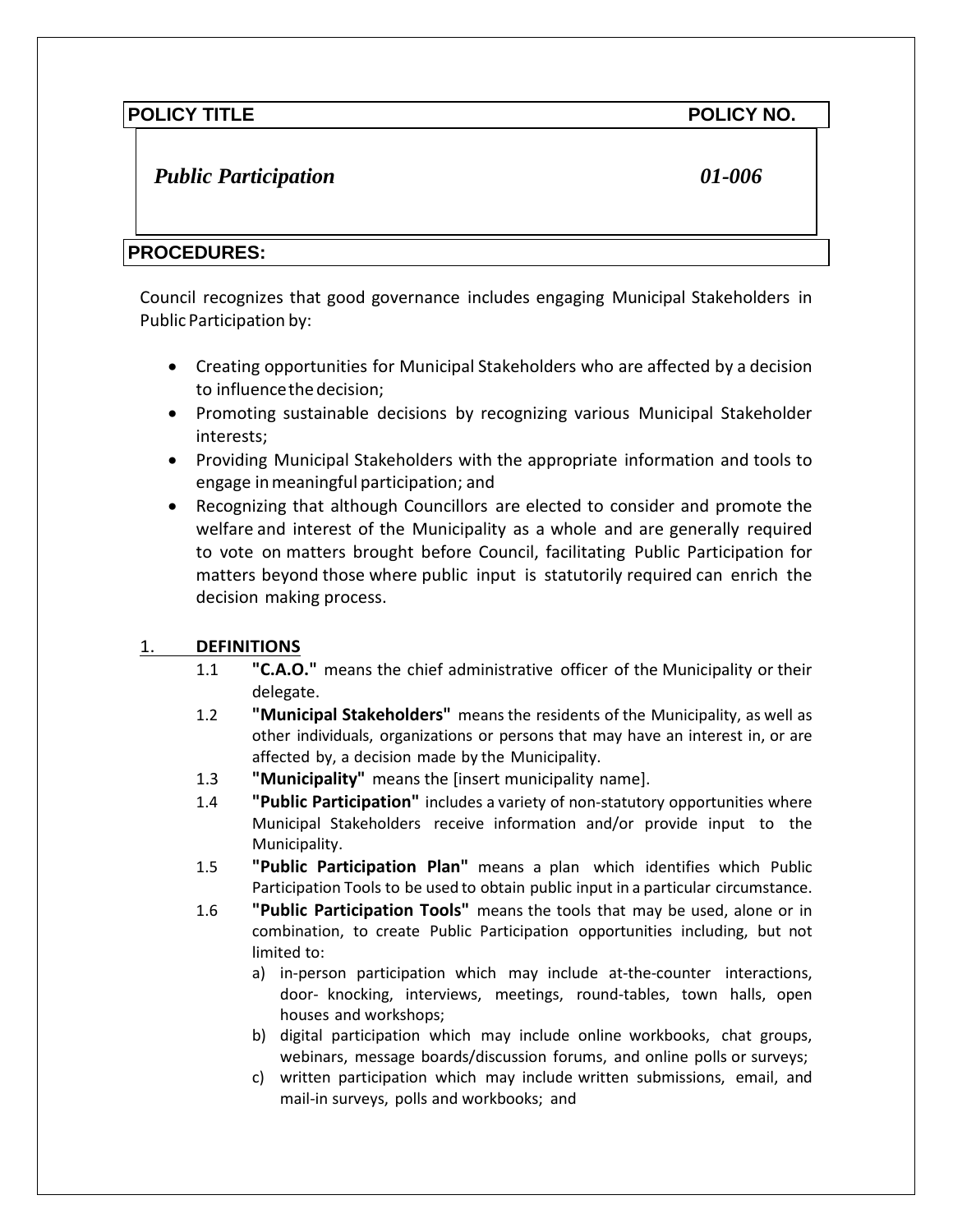d) representative participation which may include being appointed to an advisory committee, ad hoc committee or citizen board.

#### **2. POLICY RESPONSIBILITIES**

#### **2.1 Council Responsibilities**

Council shall:

- a) review and approve Public Participation Plans developed by the C.A.O. in accordance with this Policy or as directed by Council;
- b) consider input obtained through Public Participation; and
- c) review this Policy to ensure the Policy complies with all relevant legislation, municipal policies and the spirit and intent of Public Participation.

#### **2.2 Administration Responsibilities**

The C.A.O. shall:

- a) in accordance with this Policy or as directed by Council, develop Public Participation Plans, for Council approval;
- b) implement approved Public Participation Plans; and
- c) report the findings of the Public Participation to Council.

#### **3. PUBLIC PARTICIPATION OPPORTUNITIES**

The C.A.O. shalldevelop and implement a Public Participation Plan as directed by Council.

#### **4. POLICY EXPECTATIONS**

#### **4.1 Legislative and Policy Implications**

- a) All Public Participation will be undertaken in accordance with the *Municipal GovernmentAct,* the *Freedom of Information andProtection ofPrivacyAct* and any other applicable legislation.
- b) All Public Participation will be undertaken in accordance with all existing municipal policies.
- c) This Policy shall be available for public inspection and may be posted to the Municipality's website.
- d) This Policy will be reviewed at least once every four years.